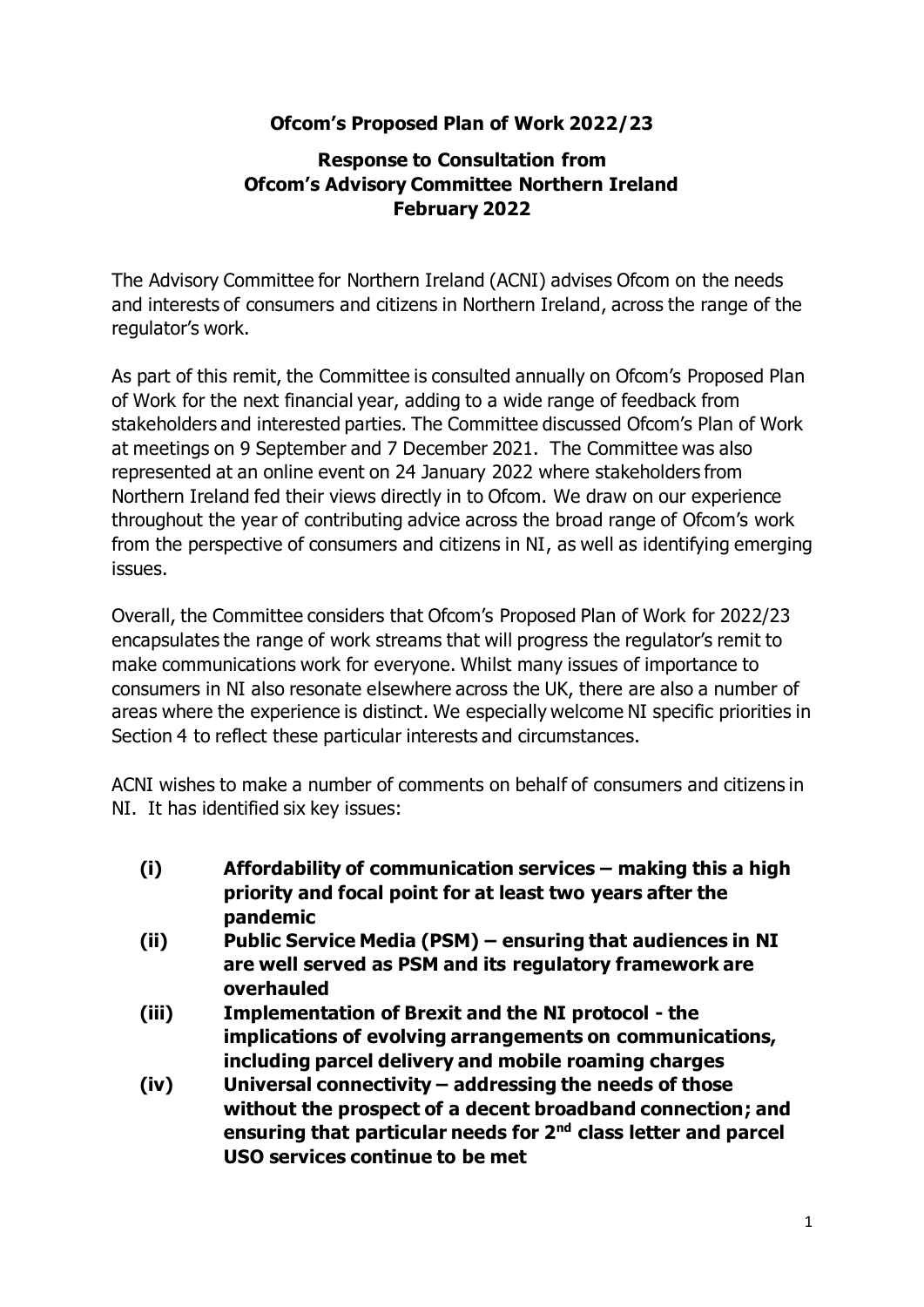- **(v) Switchover of copper landlines to internet calls - ensuring a smooth transition that takes account of the support needs of consumers, including vulnerable groups**
- **(vi) Representation of NI interests in the regulation and governance of communications and broadcasting**

The Committee has outlined its views on each of these areas below:

**(i) Affordability of communication services – making this a high priority and focal point for at least two years after the pandemic** 

The Committee welcomes Ofcom's strong focus on matters of affordability and fairness for customers during the pandemic. It asks that this strengthened focus is retained for at least two years, recognising the enduring nature of affordability issues and typical timeframes for the accumulation of debt.

This year, Ofcom's research on the Affordability of Communication Services<sup>1</sup> was especially helpful in understanding the range and extent of issues and how they impacted consumers. In addition, Ofcom's strengthened focus on scams, in collaboration with other organisations, has been  $-$  and continues to be - crucial, given the escalation of these practices during the pandemic.

In 2021 the Committee also contributed advice to Ofcom's consultation for its Review of Measures to Protect People In Debt Or At Risk Of Disconnection<sup>2</sup> which showed that communications providers could do more, both by developing their offer for customers in financial stress, and also through better signposting so that consumers were aware of their support arrangements as well as external advice services. The Committee asked Ofcom to do all it can to leverage action from communications providers and to be prepared to intervene at an early stage if this is not successful. ACNI also continues to keep a close eye on the impact of the Fairness for Customers Commitments<sup>3</sup>, noting that, notwithstanding some important improvements, there is still a long way to go to embed these across the breadth of customer experiences.

ACNI emphasises the importance of Ofcom continuing to keep an especially tight focus on this area over the next two years at least, reflecting the fact that debt can often take up to two years to become problematic. As the cost of living crisis becomes increasingly felt across the UK, ACNI is especially mindful of particular circumstances and high levels of need in Northern Ireland. It notes, for example, that disposable income in NI is lower than any other part of the UK and social

<sup>&</sup>lt;sup>1</sup> Affordability of communications services - Ofcom

<sup>&</sup>lt;sup>2</sup> Call for inputs: Review of measures to protect people in debt or at risk of disconnection - Ofcom

<sup>&</sup>lt;sup>3</sup> Fairness for Customers - Ofcom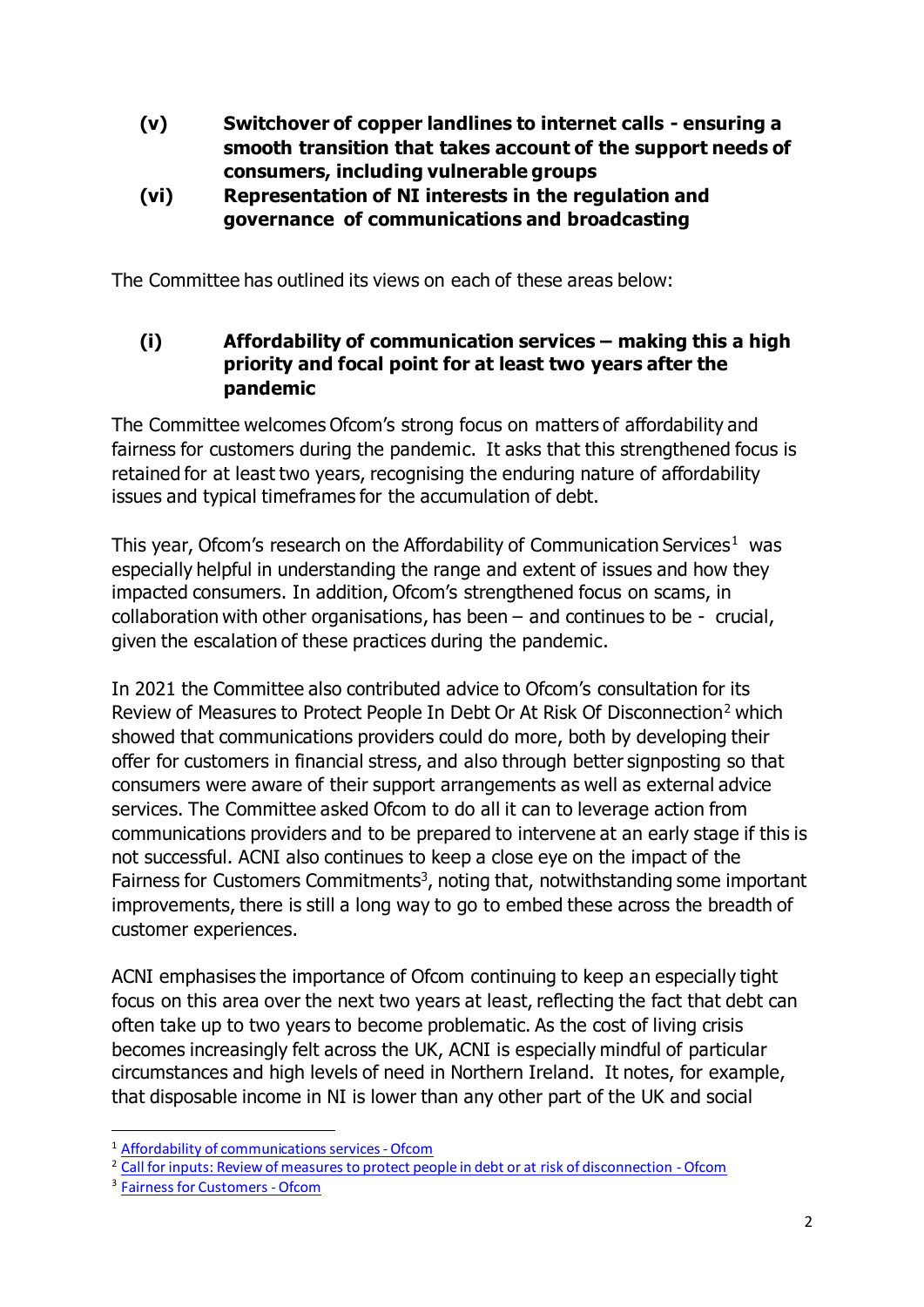security benefits make up a higher proportion of income for the lowest quartile – thus making it harder to absorb additional costs.

The affordability of communications services is part of a much wider cost of living crisis, for which communications providers are not responsible. Nevertheless, communications services are essentials of everyday life and affordability considerations are inextricably linked with other pressures on households. We therefore ask that Ofcom seeks, possibly in collaboration with other organisations, to undertake research to better understand this fuller picture as it is experienced in different ways across the UK. We believe that this will provide a richer understanding of the issues and opportunities for mitigation.

The Committee will consider these issues as a priority in 2022/23.

# (ii) **Public Service Media – ensuring that audiences in NI are well served in a new framework for PSM**

Ofcom plays a key role in the review of the remit and regulation of Public Service Media, in light of significant shifts in technology, the media market and consumption patterns. ACNI has been closely engaged with this work, contributing its advice throughout the year to the Review of Public Service Media, Ofcom's approach to regulating the BBC and consideration of performance of the BBC and Channel 4, to name but a few. It plays a particular role in identifying issues, challenges and opportunities that relate specifically to NI.

ACNI has emphasised the importance of ensuring that a new framework for PSM builds on, rather than diminishes, the strengths of the current system in serving audiences all around the UK. It observes that at times of transition and scarce resources there can a greater pull towards the centre than is necessary, or intended, unless proactively checked. There is a challenge in ensuring that this geographically distributed structure contributes to thinking not just on the new PSM offer but in all aspects of how a new framework is constructed, including structures, funding, technology, partnerships, accountability and so on. And there is a particular challenge in meeting the often very distinct needs of audiences in the smallest and most geographically distant Nation of the UK. We are especially focused on ensuring that audiences in NI continue to be served by a rich range of local content, that meets the range of interests and needs; that they are fully and authentically portrayed and represented across the UK; that there is enhanced investment in local talent and the NI creative economy; and that NI's voice is well represented in decision-making and accountability structures.

## **(iii) Universal connectivity – addressing, as a high priority, the needs of those without the prospect of a decent broadband connection**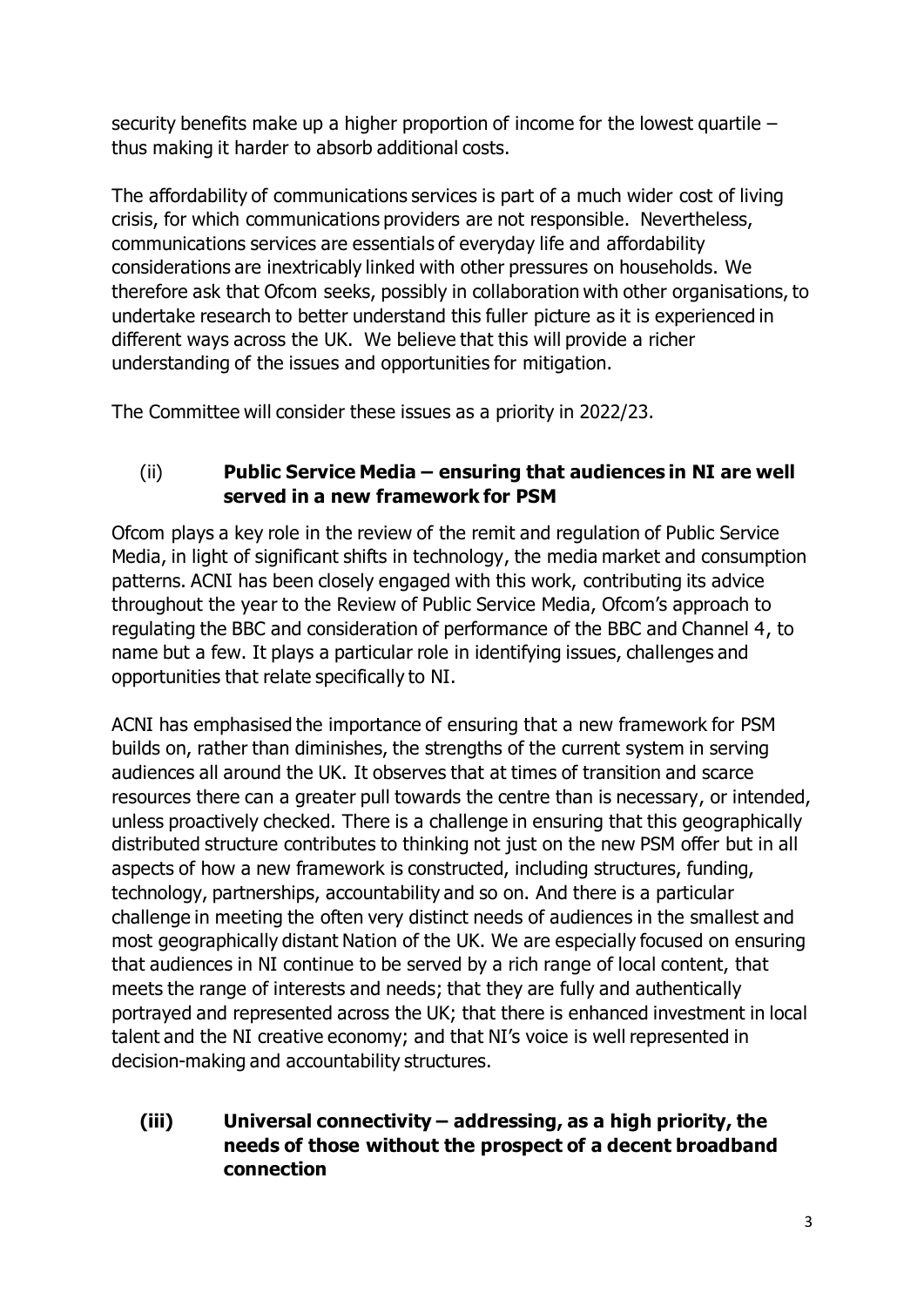ACNI strongly welcomes the very substantial expansion of full fibre across NI, through Project Stratum and commercial build. NI has, by far, the highest proportion of full fibre broadband access of all the Nations of the UK and expansion continues.<sup>4</sup> Many households which have not had decent broadband now have access to gigabit capable networks, which can be transformative for learning, work and life. We are very supportive of Ofcom's emphasis on supporting enhanced connectivity through broadband and mobile, including progressing the Shared Rural Network programme and the Mobile Action Plan.

ACNI is very aware, however, that this is a story of two parts, as NI also has by far the highest proportion of households unable to access superfast, or indeed decent (10Mbps), broadband. 2% of households in NI are unable to access decent (10Mbps) broadband, compared with 0.4% across the whole of the UK.<sup>5</sup> A portion of these households will not be helped by Project Stratum but the Universal Service Obligation programme is unlikely to help many of those who are left. Our new ways of living and working since the pandemic struck mean that the level of detriment for those who do not have good connections has increased dramatically, and the impacts are often felt in multiple ways, through for instance, employment and education as well as through access to services and cultural and consumer activity. It is clear that this is a trend which will continue beyond the current Covid-19 restrictions.

Whilst ACNI recognises that it is not Ofcom's role to set or resource government policy in this regard, it nonetheless has an important contribution to make in informing and progressing this process and ensuring that it is high on the agenda for all concerned, reflecting consumer, citizen and societal priorities. ACNI would like Ofcom to give this work a higher priority in its Work Plan.

The Committee is also aware that the complexities of roll out under a range of technologies and schemes can make it very difficult for consumers to understand what choices are open to them and when and how they can avail of these. Ofcom has an important role to play in examining the gap between opportunity and outcome so that the full benefits of increased connectivity can be realised. We wholeheartedly support its increased focus on media literacy as part of the solution.

We also note that a number of events in 2021/22 highlighted the importance of resilience of communications infrastructure. The Red Bee outage in September had a significant and prolonged impact on consumers who depend on subtitles, signing and audio description to have access to some key services. It will be important for Ofcom to consider what further work is required to ensure greater resilience and quicker fixes.

<sup>4</sup> [Connected Nations 2021: Northern Ireland report \(ofcom.org.uk\)](https://www.ofcom.org.uk/__data/assets/pdf_file/0023/229721/connected-nations-2021-northern-ireland.pdf)

<sup>5</sup> [Connected Nations 2021: Northern Ireland report \(ofcom.org.uk\)](https://www.ofcom.org.uk/__data/assets/pdf_file/0023/229721/connected-nations-2021-northern-ireland.pdf)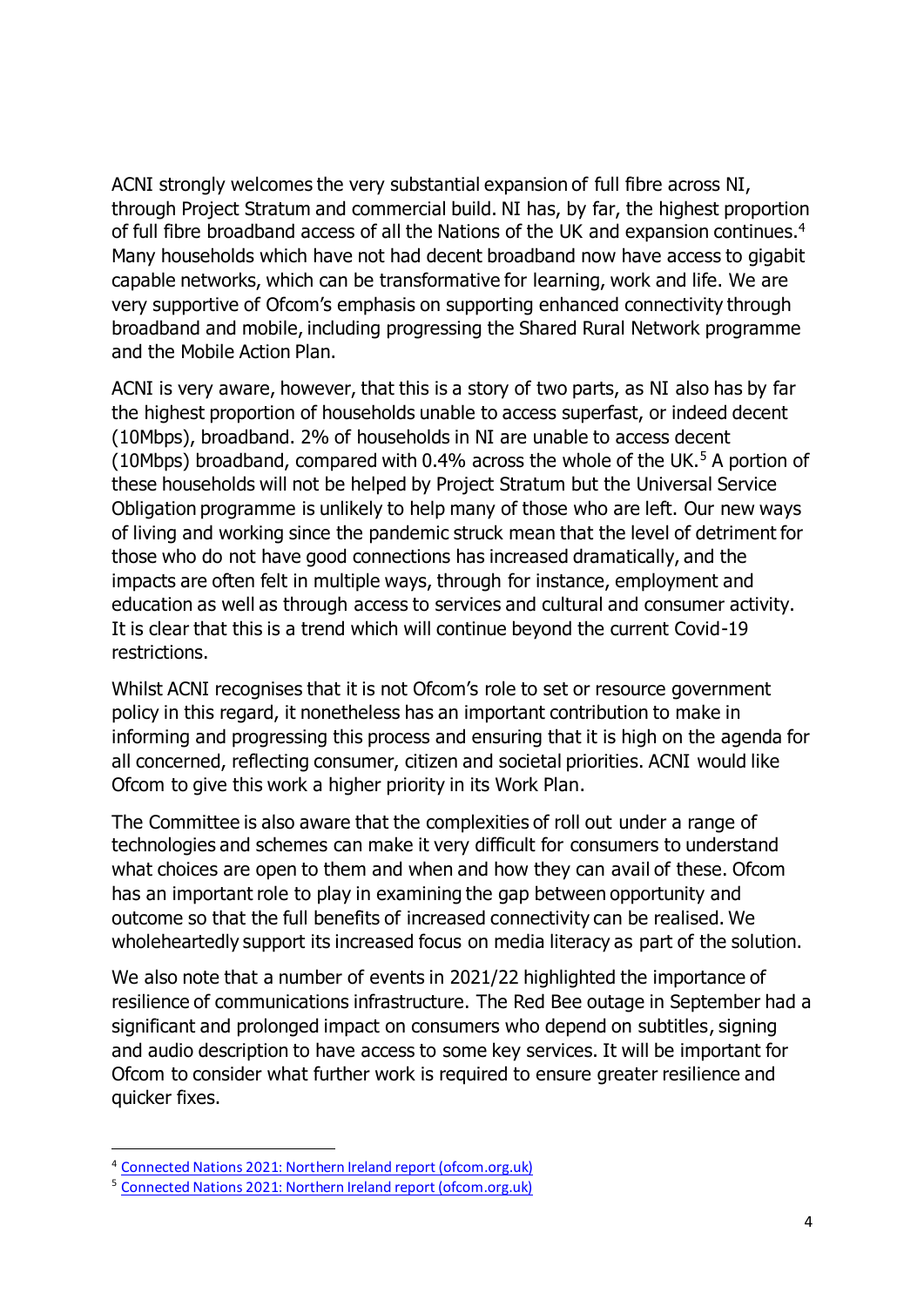The Committee is also engaged with Ofcom's current Review of Postal Regulation. Members believe that it is vital that the review takes full account of the interests of those consumers in NI who have a particular need for the USO  $2<sup>nd</sup>$  class letter and parcel services. This is especially important in the context in which many other parcel providers levy a surcharge to send goods to NI from GB.

## **(iv) Switchover of copper landlines to internet calls: ensuring a smooth transition that takes account of the support needs of consumers, including vulnerable groups**

Although the switchover from copper landlines to internet phone services (VOIP) will not be complete until 2025, many consumers are already being required to make the transition. Last year we pointed to anecdotal evidence that the process for operators can be technically complex, resulting in problems for consumers that can be very disruptive. We have been especially concerned about the needs of more vulnerable consumers in terms of support to migrate and to be able to make emergency calls in a power outage, and to be protected from costs incurred. We observed that previous switchovers – for instance digital TV switchover and the more recent Freeview retune to release spectrum – have required and benefited from well-developed and resourced support schemes, and that the same consideration should be applied to VOIP migration at this critical stage.

The Committee has continued to monitor progress and issues arising in 2021/22. We have noted some anecdotal evidence of improvements in processes and customer care amongst key providers, and wish to see these further developed and replicated across the broad range of suppliers, including the smaller players. We consider that the need for a well-resourced and communicated support and information scheme is now especially pressing.

## **(v) implementation of Brexit and the NI protocol - the implications of evolving arrangements on communications, including parcel delivery and mobile roaming charges**

Last year we noted that the exit from the EU and application of the NI protocol had had very particular and deeply felt impacts on businesses and consumers in NI. We were particularly concerned about the impact on parcel delivery and roaming charges, and we monitored developments and impacts on consumers across the year. These continue to be issues for consumers into 2022/23 as the NI Protocol remains the subject of political negotiations with the EU.

Customs arrangements for parcels from GB to NI remain complex and uncertain and this has led to detriment for consumers and small and micro-businesses. Some retailers, of all sizes, have increased their delivery charges to NI, adding to the existing surcharge problem. Others have chosen not to deliver to NI at all, which has limited choice for consumers. Such is the degree of complexity and uncertainty that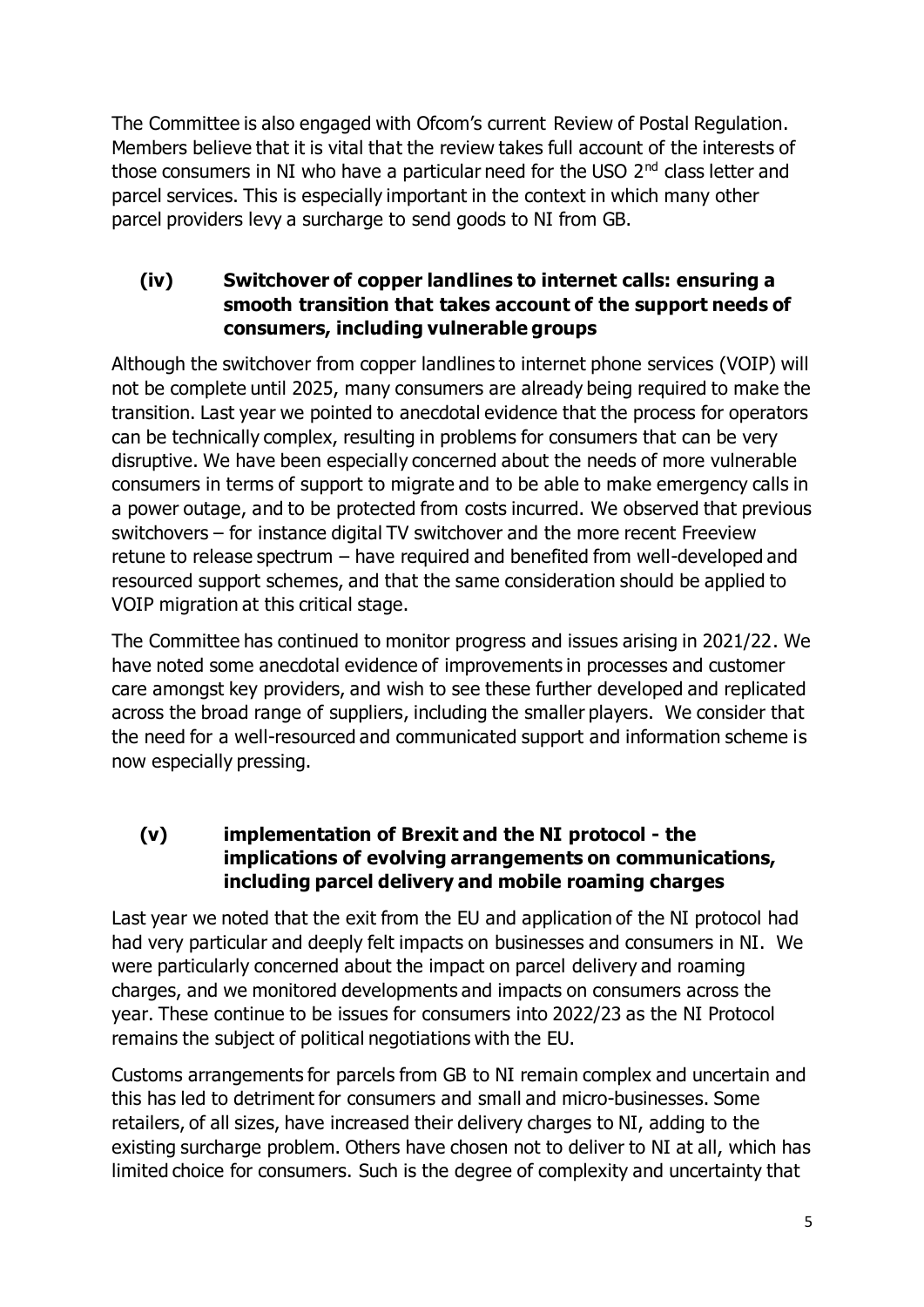some retailers have implemented customs processes that have not – at this stage been required, with knock on impacts through delays and added costs. ACNI is mindful of the growing use of online shopping by consumers as well as the impact these distinct arrangements could have on the postal universal service obligation. The Committee notes in particular the higher level of detriment that can be experienced by disabled consumers who are more reliant on online shopping. There can also be significant impact on some small businesses relying on delivery from GB to maintain their supply chains, with wider economic and consumer impacts. ACNI recognises that Ofcom has limited powers in this respect but asks it to continue to use its convening and advisory role to ensure the issues are well understood. The Committee is also mindful that customers in NI, unlike those in the rest of the UK, are not liable for customs charges or additional VAT on goods imported from the EU.

On 1 January 2021 roaming charges became a voluntary matter rather than a legal obligation for operators provided they take 'reasonable steps' to avoid or mitigate them. At the time, ACNI observed that this is a very undefined requirement that may provide little tangible consumer protection.

In 2021/22 most of the major providers did indeed introduce roaming charges in some ways, for example for new customers and renewed contracts, or through the reduction of the fair usage cap. ACNI is pleased that, in these cases, calls on the island of Ireland have been exempted with the notable exception of the fair usage cap charges which could, potentially, still have significant financial implications for those who roam inadvertently or live in border areas. The Committee is also very aware that the arrangements for Ireland are voluntary and there is no longer any legal protection for consumers. As the only part of the UK with a land border with an EU state, NI consumers are particularly susceptible to roaming charges should they be applied again. This would impact not only on mobile users crossing the border but also on those who inadvertently roam by picking up a signal from across the border whilst still in NI. This would impact heavily on those who live and work near the border. It would also, by the nature of the terrain and mast infrastructure, have an impact well beyond those areas.

We therefore welcome Ofcom's focus, in Section 4.21, on making sure that people and businesses in NI continue to benefit from communications services that are provided on a UK-wide and all-island basis. ACNI will continue to monitor developments in this constantly evolving area and advise Ofcom accordingly.

## **(vi) Northern Ireland's voice in decision-making:**

There has, quite properly, been substantial focus on getting the models of regulation and governance in the communications and broadcasting industries right. However, these can only ever work to best effect if the various roles and structures are populated. We continue to be concerned that Northern Ireland's voice has been underrepresented across a number of key roles in the industry for a prolonged